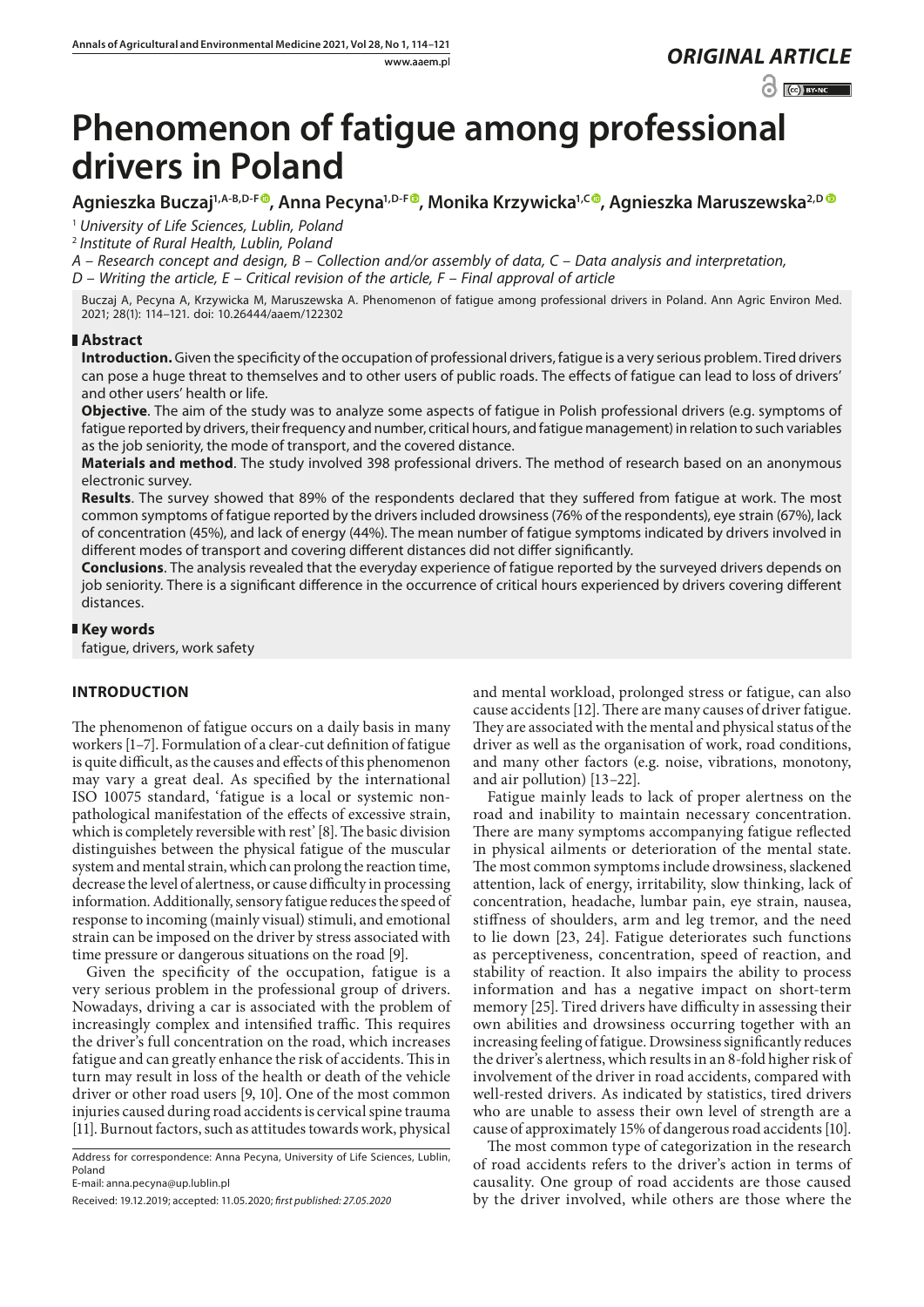driver's actions did not contribute to the accident. Research conducted among bus drivers by Dorn and af Wåhlberg indicate that only 44% of all accidents were considered by the company to be the fault of the bus drivers. The concept of behavioural culpability in the investigation of road accidents is closely connected to the idea of accident proneness and the prediction of accident involvement from individual differences variables [26].

Proper organisation of work is a basic requirement in the prevention of excessive driver fatigue. This problem is regulated by e.g. the Working Time Directive [27], which limits the weekly working time to 48 hours, although it may exceptionally be increased to a maximum of 60 hpours, restricts the length of night work, and forces the taking of rest breaks. The Regulation [28] on the driving times and rest periods (EC 561/2006) introduces rules on the length of driving, breaks and rest periods for professional drivers in both domestic and international transport. The legislation also covers the use of recording devices (tachographs) by virtue of EEC Regulation 3821/85 amended in 1998, on recording devices used in road transport [29]. In turn, Directive 2006/22/EC sets out the minimum levels of enforcement required to ensure compliance with the rules set out in the Regulation on driving and resting times, as well as the use of tachographs [30].

Compliance with the legal regulations should prevent the accumulation of fatigue associated with the extension of working time, shortening the breaks between subsequent drives, and deprivation of sleep [10].

#### **OBJECTIVE**

The aim of the study was to analyze some aspects of fatigue in Polish professional drivers, the symptoms of fatigue reported by drivers, their frequency and number, critical hours, and fatigue management in relation to such variables as job seniority, mode of transport, and covered distance were analyzed.

#### **MATERIALS AND METHOD**

The research was conducted among 398 Polish professional drivers involved in various modes of transport (heavy-load truck transport, light commercial vehicles and passenger transport). The study was carried out in 2018 by an online survey conducted for eight days on the social network sites of Union of Professional Drivers, Polish Professional Drivers on the Route, Passenger Bus Drivers, and Professional Truck Drivers.

The study was based on an anonymous survey conducted using an author-constructed questionnaire. The questionnaire contained 18 questions with a choice of one or more answers providing information on fatigue in professional drivers involved in various modes of transport. The questions were focused on, e.g. the fatigue symptoms indicated by professionals drivers, frequency of occurrence of fatigue symptoms and the perception of 'critical hours'. In addition, the survey concerned prevention of this phenomenon during transport work and methods for management of driver fatigue, as well as respondents' particulars concerning the covered distance by driver, and the demographic characteristics of professional drivers (gender, age, education, time of driving license and job seniority). The survey was created in an electronic form.

The collected material was analyzed using software Statistica ver. 13.1 (Dell Inc.). Basic descriptive statistics were used – numerical and percentage summaries of individual variables. The mean analysis was carried out using the ANOVA with *post hoc*. Analysis of qualitative variables was carried out using the  $\chi$ 2 test. The level of significance  $\alpha$  = 0.05 checked whether an indicated fatigue symptom depended on job seniority (Tab. 5), mode of transport (Tab. 7), distance covered (Tab. 9). If  $p < 0.05$ , then the symptom depends on the job seniority, mode of transport, distance covered.

#### **RESULTS**

Table 1 shows the information about the study group. Women accounted for 9% of the respondents, professional drivers aged 18–25 years constituted 35%, 26–40 year-olds represented 53%, and the group of drivers aged 41 and older accounted for 12%.

20% of the respondents had held a driving license for less than 5 years, 39% from 5–10 years, and 41% over 10 years. 52% of the respondents had been working as a professional driver for less than 5 years, 31% from 5–10 years, and 17% over 10 years. In terms of the mode of transport, 47% of the drivers (56% of women, 46% of men) were involved in heavyload truck transport, 43% (19% of women, 45% of men) drove light commercial vehicles (LCV), and 10% (25% of women, 9% of men) worked in passenger transport.

**Table 1.** Characteristics of the study group

| Characteristics                       |                     | N   | $\%$ |
|---------------------------------------|---------------------|-----|------|
|                                       | F                   | 36  | 9    |
| Gender                                | M                   | 362 | 91   |
|                                       | Total               | 398 | 100  |
|                                       | $18 - 25$           | 139 | 35   |
| Age (years)                           | $26 - 40$           | 212 | 53   |
|                                       | $41+$               | 47  | 12   |
|                                       | < 5                 | 79  | 20   |
| Time of driving license (years)       | $5 - 10$            | 155 | 39   |
|                                       | >11                 | 164 | 41   |
|                                       | Higher education    | 70  | 18   |
| Education                             | Secondary education | 296 | 74   |
|                                       | Primary education   | 32  | 8    |
|                                       | < 5                 | 206 | 52   |
| Job seniority as professional drivers | $5 - 10$            | 125 | 31   |
|                                       | >11                 | 67  | 17   |
|                                       | heavy-loaded truck  | 186 | 47   |
| Model of transport                    | <b>LCV</b>          | 171 | 43   |
|                                       | passenger           | 41  | 10   |
|                                       |                     |     |      |

Among the surveyed drivers, 89% declared that they felt tired at work. Eight hours was the median of driving hours after which the surveyed drivers most often experienced fatigue. The number of driving hours specified by the respondents varied and ranged from 1–24; 5% of the drivers did not indicate a specific number.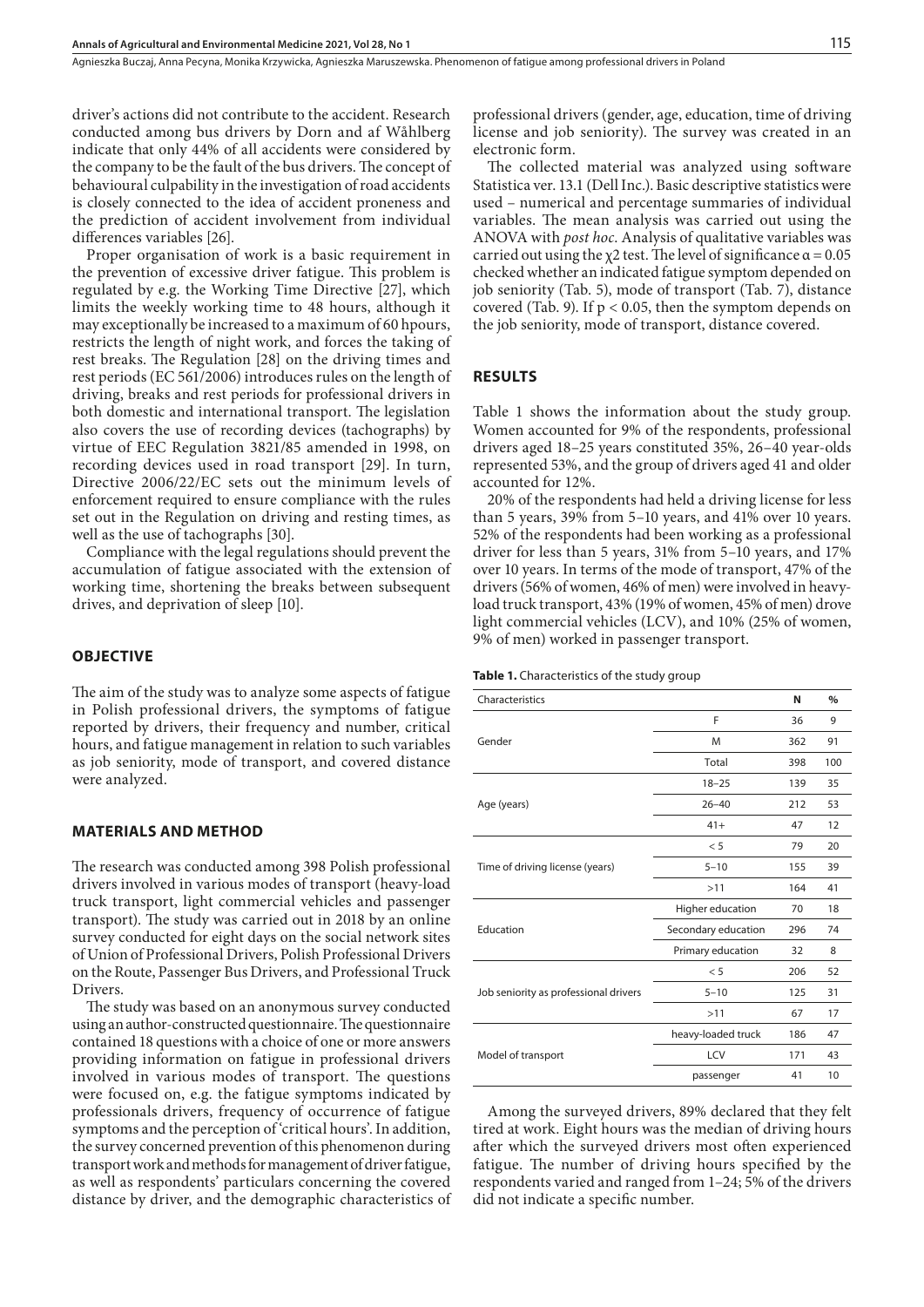Agnieszka Buczaj, Anna Pecyna, Monika Krzywicka, Agnieszka Maruszewska . Phenomenon of fatigue among professional drivers in Poland

Table 2 presents the responses to question about the frequency of experiencing fatigue according to job seniority. The largest group of drivers experiencing fatigue every day were those who had been working for less than 5 years (51%). The largest group among drivers experiencing fatigue once a week comprised respondents working for 5–10 years (49%). The analysis allows the conclusion that the feeling of fatigue is rarely independent of job seniority and ranges from 15% – 16% in the individual groups. Analysis of the data ( $χ$ 2 = 7.3;  $p = 0.026$ ) revealed that experiencing the feeling of fatigue every day depended on job seniority (Tab. 2).

**Table 2.** Frequency of fatigue symptoms according to job seniority

|                      | Frequency of fatique   |      |           |                                         |                    |             |  |  |  |  |
|----------------------|------------------------|------|-----------|-----------------------------------------|--------------------|-------------|--|--|--|--|
| Job seniority        | Every day<br>$N = 178$ | $\%$ | $N = 157$ | Every day One a week One a week<br>$\%$ | Rarely<br>$N = 63$ | Rarely<br>% |  |  |  |  |
| less than<br>5 years | 105                    | 51   | 67        | 33                                      | 34                 | 16          |  |  |  |  |
| from<br>$5-10$ years | 45                     | 36   | 61        | 49                                      | 19                 | 15          |  |  |  |  |
| over 10 years        | 28                     | 42   | 29        | 43                                      | 10                 | 15          |  |  |  |  |

The most common fatigue symptoms declared by the respondents included drowsiness (76% of the respondents), eye strain (67%), lack of concentration (45%), and lack of energy (44%). The professional drivers also reported physical weariness (38% of the respondents), lumbar pain (30%), a need to lie down (27%), irritability (22%), slow thinking (19%), headache (12%), stiffness of shoulders (9%), slackened attention (7%), arm and leg tremor, and nausea.

Only 10% of professional drivers chose 0 or 1 symptom of fatigue. Table 3 presents the number of symptoms of fatigue (from 0 to 13) selected by drivers from the different seniority groups.

**Table 3.** Number of fatigue symptoms indicated by professional drivers with job seniority

|                                  | Job seniority                     |                           |                                    |                            |                              |                          |  |  |  |
|----------------------------------|-----------------------------------|---------------------------|------------------------------------|----------------------------|------------------------------|--------------------------|--|--|--|
| Number<br>of fatigue<br>symptoms | less than<br>5 years<br>$N = 206$ | less than<br>5 years<br>% | from $5-$<br>10 years<br>$N = 125$ | from $5-$<br>10 years<br>% | over<br>10 years<br>$N = 67$ | over<br>10 years<br>$\%$ |  |  |  |
| $\Omega$                         | $\Omega$                          | $\Omega$                  | $\Omega$                           | 0                          | 1                            | 1                        |  |  |  |
| 1                                | 18                                | 9                         | 6                                  | 5                          | 13                           | 19                       |  |  |  |
| 2                                | 28                                | 14                        | 8                                  | 6                          | 10                           | 15                       |  |  |  |
| 3                                | 36                                | 17                        | 34                                 | 27                         | 13                           | 19                       |  |  |  |
| 4                                | 47                                | 23                        | 35                                 | 28                         | 12                           | 18                       |  |  |  |
| 5                                | 31                                | 15                        | 16                                 | 13                         | 8                            | 12                       |  |  |  |
| 6                                | 20                                | 10                        | 11                                 | 9                          | 5                            | $\overline{7}$           |  |  |  |
| 7                                | 11                                | 5                         | 7                                  | 6                          | $\overline{2}$               | 3                        |  |  |  |
| 8                                | 9                                 | 4                         | 3                                  | $\overline{2}$             | $\overline{2}$               | 3                        |  |  |  |
| 9                                | 5                                 | $\overline{2}$            | 4                                  | 3                          | 0                            | 0                        |  |  |  |
| 10                               | 0                                 | 0                         | 0                                  | 0                          | 0                            | 0                        |  |  |  |
| 11                               | 1                                 | 0                         | 0                                  | $\mathbf 0$                | 0                            | 0                        |  |  |  |
| 12                               | $\Omega$                          | $\Omega$                  | 1                                  | 1                          | $\Omega$                     | $\Omega$                 |  |  |  |
| 13                               | $\Omega$                          | $\Omega$                  | $\Omega$                           | 0                          | 1                            | 1                        |  |  |  |

The average number of fatigue symptoms indicated by the drivers from the different job seniority groups was compared (Tab. 4).

**Table 4.** Average number of fatigue symptoms from the different job seniority groups

| Job seniority                  | Mean | Standard<br>deviation | Mean | Standard<br>deviation |
|--------------------------------|------|-----------------------|------|-----------------------|
| less than 5 years<br>$N = 206$ | 4.13 | 2.02                  |      |                       |
| from 5-10 years<br>$N = 125$   | 4.25 | 1.90                  | 4.06 | 2.03                  |
| over 10 years<br>$N = 67$      | 3.48 | 2.22                  |      |                       |

Figure 1 shows an interaction graph. The graph presents the means and confidence intervals. Based on the graph, it can be concluded that one of the means differs significantly from the others as the confidence intervals do not overlap. Drivers with the longest job seniority indicated the lowest number of symptoms.



**Figure 1.** Mean number of fatigue symptoms indicated by professional drivers with job seniority: A – less than 5 years, B – from 5–10 years, C – more than 10 years

Analysis of variance (ANOVA) showed significant differences in the mean number of fatigue symptoms reported by professional drivers working for less than 5 years, from 5–10 years, and over 10 years ( $p = 0.033$ , i.e.  $p < 0.05$ ).

Two homogeneous groups were obtained from the Scheffé test. The first group includes drivers with job seniority for over 10 years and less than 5 years. The second group includes drivers working less than 5 years and from 5–10 years. The same result was obtained in the Bonferroni test. One group was obtained from the Tukey test. The same homogeneous groups were obtained from LSD, Newman-Keuls and Duncan tests. The first group included drivers with job seniority less than 5 years and from 5–10 years. The second group included drivers with job seniority over 10 years. Analysis of the graph containing confidence intervals for the average (Fig. 1) confirmed the division into 2 groups. Dunnett's test showed significant differences between the average number of fatigue symptoms reported by drivers working for over 10 years and the remaining averages.

Based on the analysis, it can be concluded that the average number of fatigue symptoms reported by drivers with job seniority over 10 years differs significantly. A similar number of fatigue symptoms are indicated by drivers with job seniority shorter than 5 years and from 5–10 years.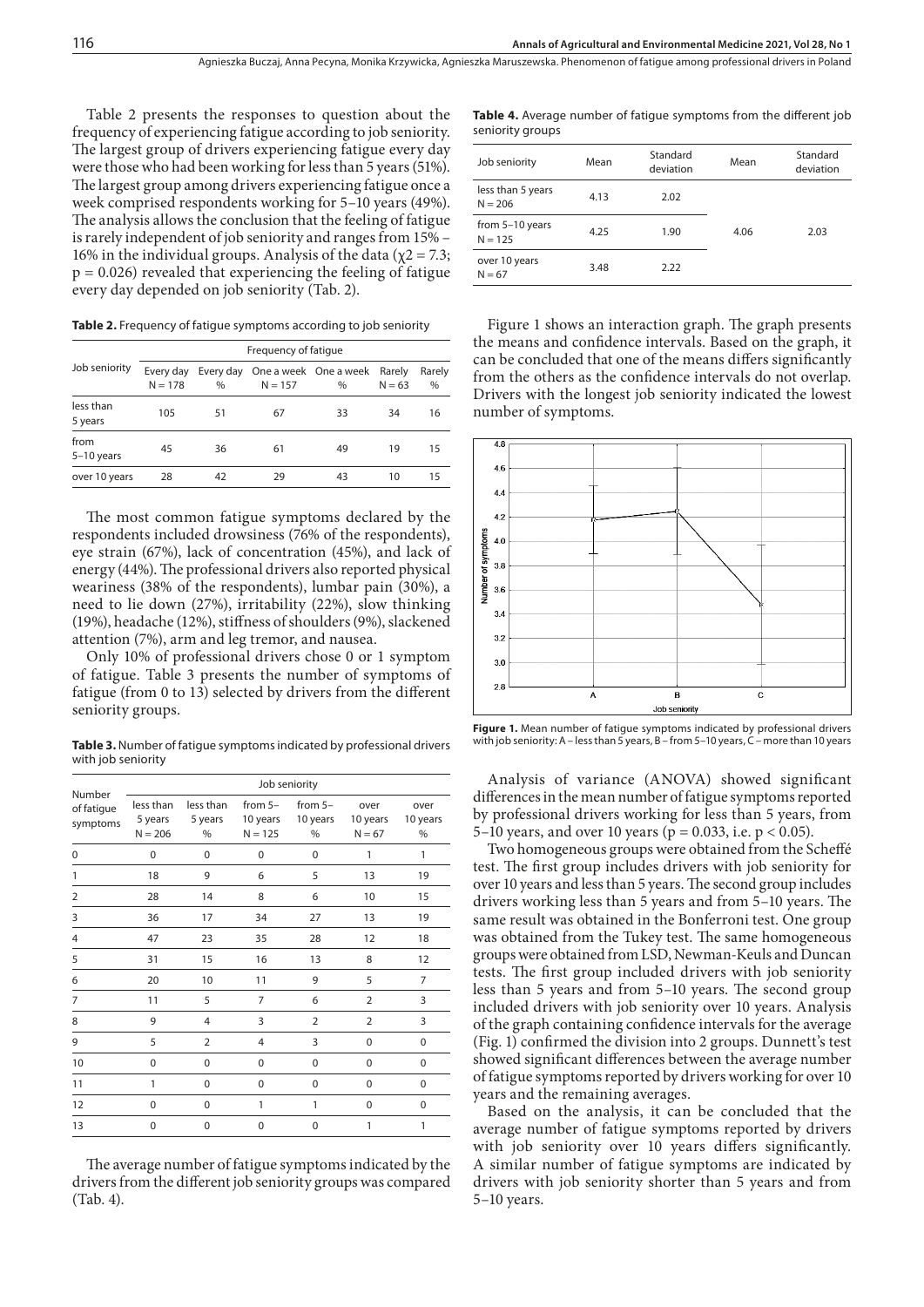Table 5 presents fatigue symptoms indicated by professional drivers with different lengths of job seniority. As demonstrated by the χ2 test, the occurrence of such fatigue symptoms as drowsiness, lack of concentration, irritability, and eye strain depends on job seniority ( $p < 0.05$ ). Professional drivers with the longest seniority constitute the lowest percentage of respondents that experience these symptoms.

**Table 5.** Fatigue symptoms vs. job seniority

|                           | Job seniority      |                |                    |                 |                   |                |          |  |
|---------------------------|--------------------|----------------|--------------------|-----------------|-------------------|----------------|----------|--|
| Fatigue                   | less<br>than 5     | less<br>than 5 | from 5<br>to 10    | from 5<br>to 10 | over<br>10        | over<br>10     | p level* |  |
| symptom                   | years<br>$N = 206$ | years<br>$\%$  | years<br>$N = 125$ | years<br>$\%$   | years<br>$N = 67$ | years<br>$\%$  |          |  |
| Drowsiness                | 167                | 81             | 96                 | 77              | 39                | 58             | 0.001    |  |
| Lack of<br>concentration  | 103                | 50             | 55                 | 44              | 20                | 30             | 0.015    |  |
| Headache                  | 24                 | 12             | 16                 | 13              | 6                 | 9              | 0.728    |  |
| Physical<br>weariness     | 77                 | 37             | 49                 | 39              | 25                | 37             | 0.940    |  |
| Nausea                    | 13                 | 6              | $\overline{2}$     | $\overline{2}$  | $\overline{2}$    | 3              | 0.103    |  |
| Slackened<br>attention    | 11                 | 5              | 9                  | 7               | 4                 | 6              | 0.788    |  |
| Lack of energy            | 92                 | 45             | 58                 | 46              | 26                | 39             | 0.591    |  |
| Irritability              | 43                 | 21             | 35                 | 28              | 8                 | 12             | 0.034    |  |
| Eye strain                | 139                | 67             | 92                 | 74              | 35                | 52             | 0.011    |  |
| Stiffness of<br>shoulders | 17                 | 8              | 11                 | 9               | 7                 | 10             | 0.860    |  |
| Lumbar pain               | 52                 | 25             | 44                 | 35              | 21                | 31             | 0.145    |  |
| Arm and leg<br>tremor     | 8                  | $\overline{4}$ | 11                 | 9               | 3                 | $\overline{4}$ | 0.152    |  |
| Slow thinking             | 42                 | 20             | 22                 | 18              | 10                | 15             | 0.572    |  |
| Need to lie<br>down       | 55                 | 27             | 28                 | 22              | 24                | 36             | 0.135    |  |
| Other                     | 5                  | $\overline{2}$ | 3                  | $\overline{2}$  | 3                 | $\overline{4}$ | 0.644    |  |
|                           |                    |                |                    |                 |                   |                |          |  |

\* p values p < 0.05 were considered statistically significant.

Table 6 shows comparison of the average number of fatigue symptoms indicated by drivers involved in the different modes of transport.

**Table 6.** Average number of fatigue symptoms indicated by drivers involved in the different modes of transport

| Modes of transport                              | Mean | Standard<br>deviation | Mean | Standard<br>deviation |
|-------------------------------------------------|------|-----------------------|------|-----------------------|
| heavy-load truck transport<br>$N = 186$         | 4.06 | 2.19                  |      |                       |
| light commercial vehicle transport<br>$N = 171$ | 4.13 | 1.94                  | 4.06 | 2.03                  |
| passenger transport<br>$N = 41$                 | 3.73 | 1.61                  |      |                       |

Figure 2 (interaction graph) presents the means and confidence intervals. Based on the graph, it can be concluded that the means do not differ significantly from each other.

As revealed by the analysis of variance (ANOVA), the average numbers of fatigue symptoms indicated by professional drivers involved in the different modes of transport do not differ significantly ( $p = 0.53$ , i.e.  $p > 0.05$ ). Table 7 presents fatigue symptoms reported by the professional drivers working in the different modes of transport. The χ2 test indicated that the occurrence of such fatigue symptoms as lack of concentration, physical weariness, nausea, slackened attention, lack of energy, irritability, eye strain, stiffness of



**Figure 2.** Mean number of fatigue symptoms indicated by professional drivers transporting goods in heavy-load trucks: (1), goods in light commercial vehicles (2), and passengers (3)

shoulders, lumbar pain, arm and leg tremor, slow thinking, and a need to lie down, did not depend on the mode of transport ( $p > 0.05$ ). The lowest percentage of professional drivers who experienced drowsiness was represented by workers of passenger transport. The lowest percentage of occurrence of headaches was reported by the group of LCV drivers. The heavy-load truck drivers reported the smallest percentage of occurrence of other symptoms.

The mean number of fatigue symptoms indicated by drivers covering various distances was compared (Tab. 8). The analysis involved a group of 393 drivers, as the other 5 respondents did not provide relevant data. The drivers represented the following groups based on the distance range: up to 749 km/week – 4% of the respondents, 750–1,499 km/week – 8%, 1,500–2,249 km/week – 12%, 2,250–2,999 km/week – 17%, 3,000–3,749 km/week – 24%, 3,750–4,499 km/week – 11%, 4,500–5,249 km/week – 13%, 5,250–5,999 km/week – 2%, and at least 6,000 km/week – 9%. The median of the distance covered at work per week was 3,000 km.

Figure 3 (interaction graph) presents the means and confidence intervals and indicates that the mean numbers of symptoms do not differ significantly.



**Figure 3.** Mean number of fatigue symptoms indicated by professional drivers covering different distances per week: up to 749 km (A); 750–1,499 km (B); 1,500– 2,249 km (C); 2250–2999 km (D); 3,000–3,749 km (E); 3,750–4,499 km (F); 4,500– 5,249 km (G); 5,250–5,999 km (H); at least 6,000 km (I)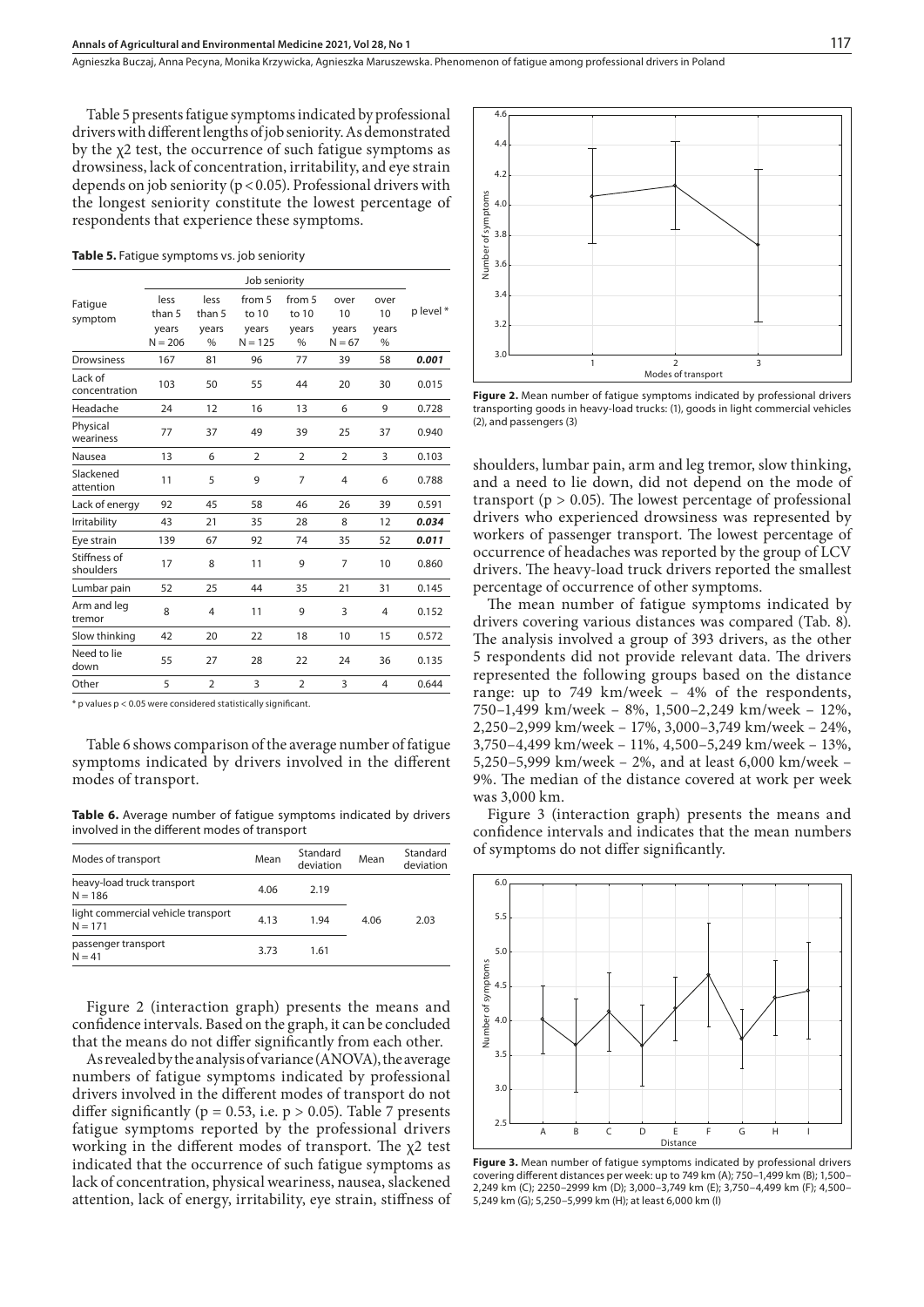Agnieszka Buczaj, Anna Pecyna, Monika Krzywicka, Agnieszka Maruszewska . Phenomenon of fatigue among professional drivers in Poland

|                        | Mode of transport                            |                                    |                                                    |                                               |                                    |                                |           |  |
|------------------------|----------------------------------------------|------------------------------------|----------------------------------------------------|-----------------------------------------------|------------------------------------|--------------------------------|-----------|--|
| Fatigue symptom        | heavy-loaded truck<br>transport<br>$N = 186$ | heavy-load truck<br>transport<br>% | light commercial<br>vehicle transport<br>$N = 171$ | light commercial<br>vehicle transport<br>$\%$ | passenger<br>transport<br>$N = 41$ | passenger<br>transport<br>$\%$ | P level * |  |
| <b>Drowsiness</b>      | 146                                          | 78                                 | 132                                                | 77                                            | 24                                 | 59                             | 0.022     |  |
| Lack of concentration  | 83                                           | 45                                 | 81                                                 | 47                                            | 14                                 | 34                             | 0.310     |  |
| Headache               | 22                                           | 12                                 | 14                                                 | 8                                             | 10                                 | 24                             | 0.014     |  |
| Physical weariness     | 65                                           | 35                                 | 68                                                 | 40                                            | 18                                 | 44                             | 0.456     |  |
| Nausea                 | 8                                            | 4                                  | $\overline{7}$                                     | 4                                             | 2                                  | 5                              | 0.975     |  |
| Slackened attention    | 14                                           | 8                                  | 8                                                  | 5                                             | 4                                  | 10                             | 0.375     |  |
| Lack of energy         | 82                                           | 44                                 | 82                                                 | 48                                            | 12                                 | 29                             | 0.096     |  |
| Irritability           | 35                                           | 19                                 | 41                                                 | 24                                            | 10                                 | 24                             | 0.447     |  |
| Eye strain             | 122                                          | 66                                 | 116                                                | 68                                            | 29                                 | 71                             | 0.787     |  |
| Stiffness of shoulders | 19                                           | 10                                 | 12                                                 | $\overline{7}$                                | $\overline{4}$                     | 10                             | 0.551     |  |
| Lumbar pain            | 55                                           | 30                                 | 52                                                 | 30                                            | 10                                 | 24                             | 0.747     |  |
| Arm and leg tremor     | 11                                           | 6                                  | 10                                                 | 6                                             |                                    | 2                              | 0.658     |  |
| Slow thinking          | 34                                           | 18                                 | 31                                                 | 18                                            | 9                                  | 22                             | 0.843     |  |
| Need to lie down       | 58                                           | 31                                 | 43                                                 | 25                                            | 6                                  | 15                             | 0.076     |  |
| Other                  |                                              |                                    | 9                                                  | 6                                             |                                    | $\overline{2}$                 | 0.024     |  |

Table 7. Fatigue symptoms reported by professional drivers vs. mode of transport

\* p values p < 0.05 were considered statistically significant

**Table 8.** Mean number of fatigue symptoms indicated by drivers covering various distances

| Distance [km/week]          | Mean | Standard deviation Mean |      | Standard deviation |  |  |
|-----------------------------|------|-------------------------|------|--------------------|--|--|
| up to 749<br>$N = 17$       | 3.65 | 1.32                    |      |                    |  |  |
| $750 - 1,499$<br>$N = 31$   | 4.13 | 1.54                    |      |                    |  |  |
| $1,500 - 2,249$<br>$N = 47$ | 3.64 | 2.02                    |      |                    |  |  |
| $2,250 - 2,999$<br>$N = 65$ | 4.02 | 2.02                    |      |                    |  |  |
| $3,000 - 3,749$<br>$N = 93$ | 4.17 | 2.27                    | 4.08 | 2.03               |  |  |
| $3,750 - 4,499$<br>$N = 42$ | 4.67 | 2.42                    |      |                    |  |  |
| $4,500 - 5,249$<br>$N = 53$ | 3.74 | 1.57                    |      |                    |  |  |
| $5,250 - 5,999$<br>$N = 6$  | 4.33 | 0.52                    |      |                    |  |  |
| from 6,000<br>$N = 39$      | 4.44 | 2.17                    |      |                    |  |  |

As demonstrated by the analysis of variance (ANOVA), the mean numbers of fatigue symptoms indicated by the professional drivers covering different distances did not differ significantly ( $p = 0.29$ , i.e.  $p > 0.05$ ). Table 9 presents symptoms indicated by the professional drivers in groups covering various distances. The  $\chi$ 2 test demonstrated that the development of headaches was related to the distances covered by the respondents ( $p < 0.05$ ). The largest percentage of professional drivers suffering from headaches was represented by drivers covering the shortest distances (up to 750 km/week).

While driving, 81% of the respondents were affected by 'critical hours'. This depended on the time spent behind the wheel according to 32% of the respondents, time of day – indicated by 62%, and other factors – declared by 6%. The other factors included the weather, stress, frame of mind, and the possibility of sufficient rest and sleep before driving. As shown by the respondents, 'critical hours' are usually experienced at night (68% of respondents), during the last hours of driving (19%), and during the first hours of driving (5%). The answer 'other' was indicated by 8% of the drivers. 'Critical hours' were experienced by 80% of respondents working less than 5 years, 85% of the group working from 5–10 years, and 76% of drivers with over 10 year seniority. As demonstrated by the analysis, experiencing 'critical hours' did not depend on job seniority ( $\chi$ 2 = 2.3; p  $= 0.32$ ).

As indicated by 98% of the respondents, driver fatigue is associated with road conditions. 85% of the surveyed drivers believed that the monotony of driving increases fatigue. As suggested by 77% of the respondents, express roads enhance the monotony of driving.

Analysis of the perception of 'critical hours' in relation to distances covered by the surveyed drivers showed a significant difference between the average distances covered per week by drivers who experience 'critical hours', and those who do not report this problem. The latter drivers cover a distance of ~ 2,520 km/week and the former respondents drove for  $\sim$  3,654 km/week (U Mann-Whitney test  $p = 0.00004$  and Wald-Wolfowitz test  $p = 0.0000003$ .

Professional drivers most often coped with fatigue by drinking coffee or energy drinks, eating snacks, and taking a break for a nap or a walk (Fig. 4).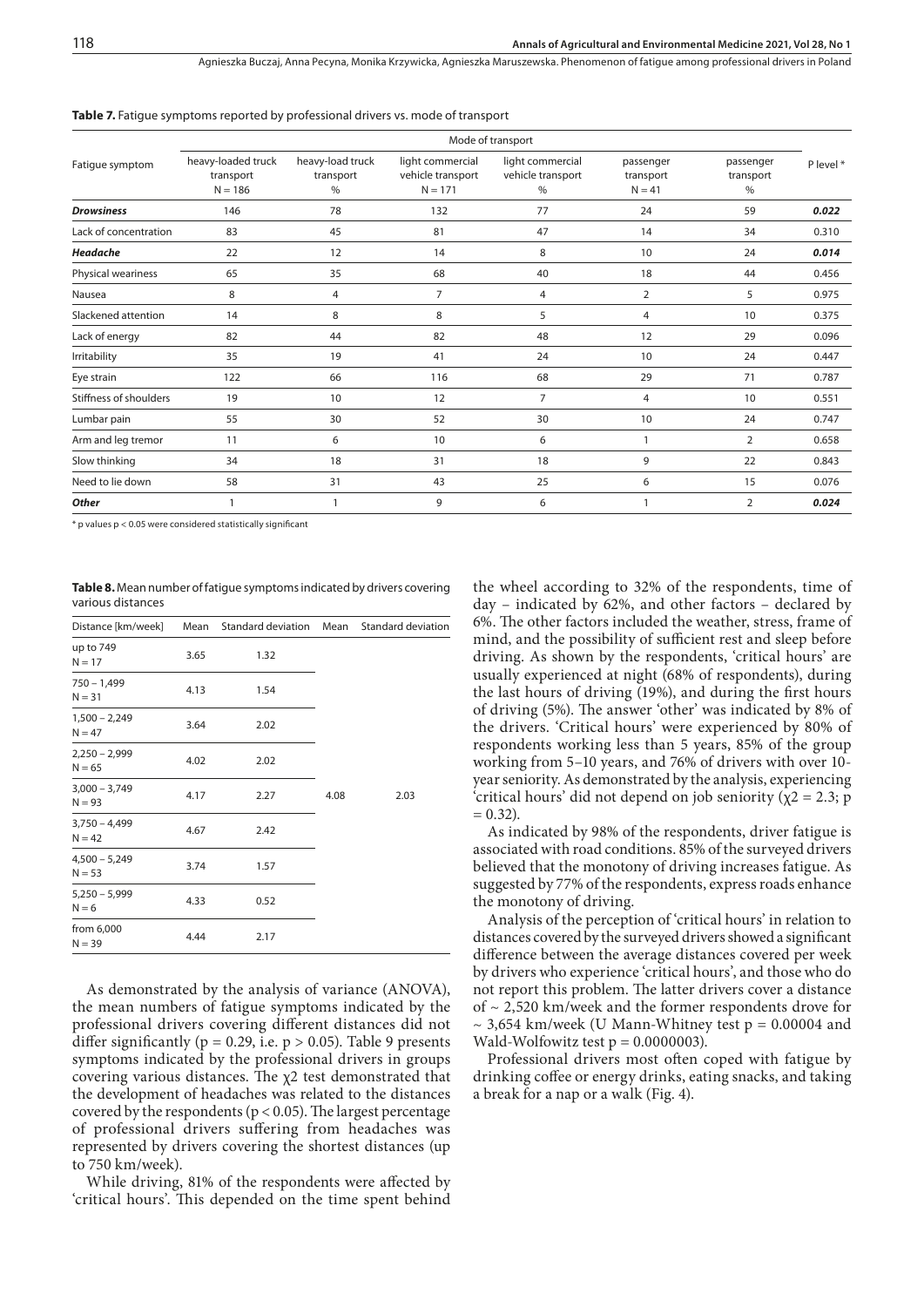#### **Annals of Agricultural and Environmental Medicine 2021, Vol 28, No 1** 119

Agnieszka Buczaj, Anna Pecyna, Monika Krzywicka, Agnieszka Maruszewska . Phenomenon of fatigue among professional drivers in Poland

**Table 9.** Fatigue symptoms reported by professional drivers in relation to the different distances covered

|                        | Distance [km/week]    |                       |                      |                         |                         |                       |                         |                      |                        |           |
|------------------------|-----------------------|-----------------------|----------------------|-------------------------|-------------------------|-----------------------|-------------------------|----------------------|------------------------|-----------|
| Fatigue symptom        | up to 749<br>$N = 17$ | 750-1.499<br>$N = 31$ | ,500-2,249<br>$N=47$ | 2.250-2.999<br>$N = 65$ | 3.000-3.749<br>$N = 93$ | 3.750-4.499<br>$N=42$ | 4,500-5,249<br>$N = 53$ | 5,250-5,999<br>$N=6$ | from 6,000<br>$N = 39$ | p level * |
| <b>Drowsiness</b>      | 11 (65%)              | 19 (61%)              | 33 (70%)             | 54 (83%)                | 70 (75%)                | 37 (88%)              | 37 (70%)                | 5(83%)               | 33 (85%)               | 0.087     |
| Lack of concentration  | 5 (29%)               | 16 (52%)              | 22 (47%)             | 31 (48%)                | 42 (45%)                | 16 (38%)              | 26 (49%)                | 2(33%)               | 17 (44%)               | 0.858     |
| Headache               | 7(41%)                | 4 (13%)               | 8 (17%)              | 8 (12%)                 | 7(8%)                   | 4 (10%)               | $1(2\%)$                | $0(0\%)$             | 7(18%)                 | 0.002     |
| Physical weariness     | 6(35%)                | 12 (39%)              | 18 (38%)             | 23 (35%)                | 31 (33%)                | 22 (52%)              | 20 (38%)                | 2(33%)               | 17 (44%)               | 0.723     |
| Nausea                 | 1(6%)                 | $0(0\%)$              | $0(0\%)$             | 2(3%)                   | 6(6%)                   | 3(7%)                 | $0(0\%)$                | $0(0\%)$             | 5(13%)                 | 0.056     |
| Slackened attention    | 1(6%)                 | 2(6%)                 | 1(2%)                | 5(8%)                   | 8(9%)                   | 3(7%)                 | 1(2%)                   | $0(0\%)$             | 3(8%)                  | 0.770     |
| Lack of energy         | 6(35%)                | 14 (45%)              | 17 (36%)             | 29 (45%)                | 38 (41%)                | 19 (45%)              | 29 (55%)                | 2(33%)               | 20 (51%)               | 0.682     |
| Irritability           | 2 (12%)               | 7(23%)                | 8 (17%)              | 13 (20%)                | 18 (19%)                | 13 (31%)              | 12 (23%)                | $3(50\%)$            | 10 (26%)               | 0.505     |
| Eye strain             | 11 (65%)              | 19 (61%)              | 30 (64%)             | 42 (65%)                | 62 (67%)                | 29 (69%)              | 35 (66%)                | 5 (83%)              | 30 (77%)               | 0.904     |
| Stiffness of shoulders | 2(12%)                | 5(16%)                | 3(6%)                | 4(6%)                   | 11 (12%)                | 5 (12%)               | 1(2%)                   | 1(17%)               | 3(8%)                  | 0.403     |
| Lumbar pain            | 6(35%)                | 9(29%)                | 12 (26%)             | 22 (34%)                | 27 (29%)                | 16 (38%)              | 13 (25%)                | 2(33%)               | 10 (26%)               | 0.888     |
| Arm and leg tremor     | $0(0\%)$              | 1(3%)                 | $0(0\%)$             | 4(6%)                   | 7(8%)                   | 2(5%)                 | 4(8%)                   | 2(33%)               | 2(5%)                  | 0.082     |
| Slow thinking          | 2(12%)                | 8(26%)                | 6 (13%)              | 8 (12%)                 | 25 (27%)                | 10 (24%)              | 7 (13%)                 | 1(17%)               | 7(18%)                 | 0.248     |
| Need to lie down       | 2(12%)                | 11 (35%)              | 11 (23%)             | 16 (25%)                | 34 (37%)                | 15 (36%)              | 10 (19%)                | 1(17%)               | 7(18%)                 | 0.105     |
| Other                  | $0(0\%)$              | 1(3%)                 | 2(4%)                | $0(0\%)$                | 2(2%)                   | 2(5%)                 | 2(4%)                   | $0(0\%)$             | 2(5%)                  | 0.797     |

\* p values p < 0.05 were considered statistically significant.



**Figure 4.** Frequency of different methods for management of driver fatigue

#### **DISCUSSION**

Driver fatigue is the cause of 1–3% of road accidents, and even 20–30% on major roads and motorways [31, 32]. Fatigue affects mental alertness, causing drowsiness which slows down reaction time, reduces consciousness and weakens judgment, thereby reducing the individual's ability to drive safely and increasing the risk of human error, which can lead to injuries and fatalities [16, 24, 32, 33].

In relation to the most frequently reported symptoms of fatigue by the tested drivers, similar results were reported by Lasota and Hankiewicz, who surveyed truck drivers and van

drivers in courier companies. The respondents most often complained of drowsiness, yawning, eye strain, and a need to lie down [14, 15]. In the analysis, the occurrence of fatigue symptoms reported by the drivers did not depend on the mode of transport. Research conducted by Jackson et al. showed that drowsy drivers took longer to react, were less attentive to their environment, and had impaired decisionmaking skills [19].

The method for reducing the number of accidents associated with fatigue is to avoid driving by those that have not slept and rested sufficiently. Insufficient hours of sleep predict truck drivers' fatigue while driving [16, 17]. Drivers who slept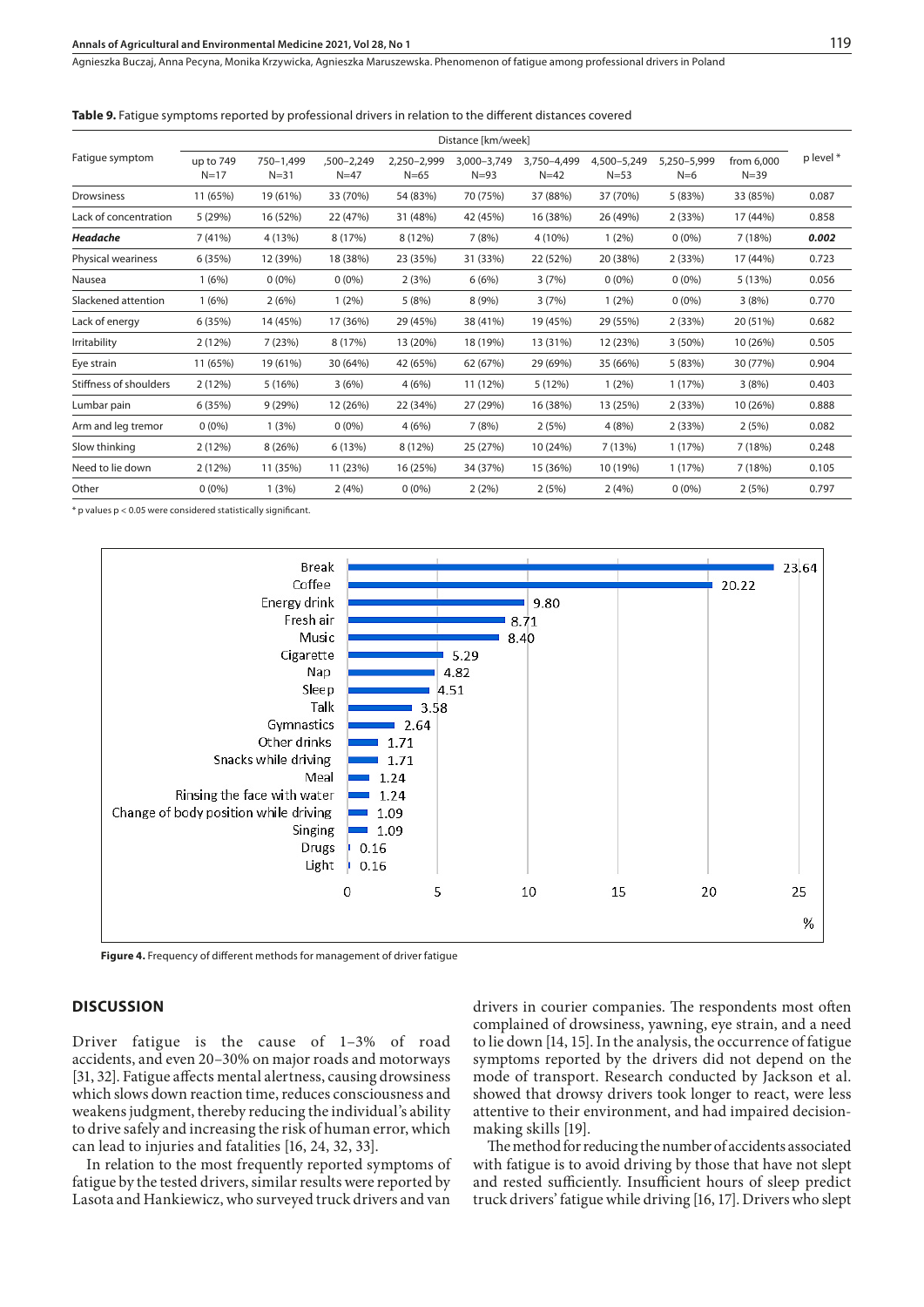less during the last sleep stage over the last 24 hours, and who experienced segmented sleep, were found to be more likely to be involved in fatigue-related accidents. As reported by Hanowski et al. (2007), drivers who had less sleep than usual before driving were at greater risk of accidents, failure, or conflicts associated with failure [34].

According to the majority of the surveyed drivers, their fatigue is affected by road conditions. The monotony of driving and the highway affect increasing driver fatigue. Research Larue shows that during a monotonous driving task, two dimensions of monotony, namely the road design monotony and roadside variability, can lead to a rapid decrement of the alertness of the driver [18].

As shown in the current study, professional drivers usually cope with fatigue by, e.g. drinking coffee and energy drinks, eating snacks, or taking a break for a nap or a walk.

Professional drivers in the research conducted by Kupiec [35] as a way of coping with fatigue most often indicated stimulants (coffee, energy drinks, cigarettes), sleep and other ways (e.g. loud music, cold air, opening the window), and much less frequently for activity, snacks and napping. In contrast, in researches by Gershon et al., the most common way of dealing with fatigue by groups of professional and non-professional drivers was listening to the radio [36].

Research by Friswell and Williamson showed that the most commonly used strategies for light commercial drivers were those that could be employed while driving, such as music, ventilation, eating while driving and caffeine-containing drinks. Heavy load drivers, on the other hand, were most likely to use stopping to nap or rest in addition to the onroad strategies of music, ventilation and caffeine drinks [37].

Findings by Ünal et al. suggest that when engaged with monotonous driving tasks, listening to music might be a good strategy to counter boredom and to satisfy the need for arousal [38]. Other preventive measures characterised by some effectiveness in the temporary suppression of drowsiness indicated by the respondents include a short nap. This is associated with the reduction of subjective sleepiness, better performance of tasks, and suppression of slow eye movements. Effective napping may well reduce the number of motor vehicle accidents related to fatigue [39].

The most frequently used countermeasures reported by truck drivers were stopping the vehicle and exercising, opening the windows, and washing the face. In terms of the perceived effectiveness, truck drivers reported that taking a short nap, stopping the vehicle and exercising, and washing the face were the most effective countermeasures. Taxi drivers perceived stopping the vehicle and exercising, opening the window, and taking a short nap to be the most effective methods [17].

Listening to the radio and opening the window were the most frequently used and also perceived as highly effective coping behaviours by non-professional and professional drivers alike. Professional drivers counteract fatigue also at the strategic/planning level of driving, and use a much larger repertoire of coping-behaviours – planning rest stops ahead, stopping for a short nap and drinking coffee [36].

Caffeinated substances can significantly protect against accident risk for the long distance commercial driver and has important implications for the improvement of fatigue management. Sharwood showed that drivers who consumed caffeinated substances for this purpose had a 63% reduced likelihood of an accident [40]. However, it turns out that

drinking coffee after a meal can be unfavorable, especially if the meal was greasy [41].

Driving time also had a significant effect on the subjective fatigue and driving performance measures among the three groups. A certain amount of rest time can eliminate the negative effects of fatigue. The results of this study show that both the driving time and the rest time have significant effects on driving performance and driver recovery [21].

An important factor affecting the driver's ability to focus throughout the journey is the air quality in the vehicle's cabin [42], and in Makowiec's opinion, climate conditions can modify the drivers fatigue [20].

Research by Ucińska et al. additionally indicates a relationship between the feeling of fatigue and the personality and temperament traits of the driver [43].

In a study of Meng at al., professional drivers manage their own fatigue with methods that have little effect on actually counteracting fatigue. Future education should make efforts to publicize the effectiveness of different fatigue countermeasures and encourage drivers to stop and take a nap when they feel fatigue [17].

In addition, in research conducted by Cardoso et al., it was found that muscle fatigue was more pronounced in a standard industry chair. Maintaining the right posture can be the key to delaying fatigue during a long-term driving task. The new ergonomic chair can be a solution that increases road safety and reduces the number of vehicle accidents related to fatigue [44].

Currently, various technologies have been developed to prevent accidents caused by drowsy drivers; for example, detection technologies use in-vehicle devices to sense changes in the driver that indicate sleepiness, such as excessive eyelid closure and head-nodding, the use of rumble strips (shoulder or cenrtre line), in-vehicle lane departure warning systems, and collision avoidance systems [45].

#### **CONCLUSIONS**

Analysis of some aspects of fatigue experienced by Polish professional drivers demonstrated that the everyday recurrence of the phenomenon depends on their job seniority. Every day fatigue was reported least often by drivers with the longest seniority. In addition, drivers with the longest seniority indicated the least number of fatigue symptoms. Drivers with the longest seniority were the least likely to develop such symptoms as drowsiness, lack of concentration, irritability, or eye strain.

In turn, the mean number of fatigue symptoms affecting drivers involved in different modes of transport and covering different distances did not differ significantly.

However, there was a significant difference in the perception of 'critical hours' by drivers covering different distances. The distance was found to be associated with the occurrence of headaches, i.e. a symptom that was most frequently indicated by drivers covering the shortest distances (up to 750 km/ week). It was found that the perception of 'critical hours' did not depend on job seniority.